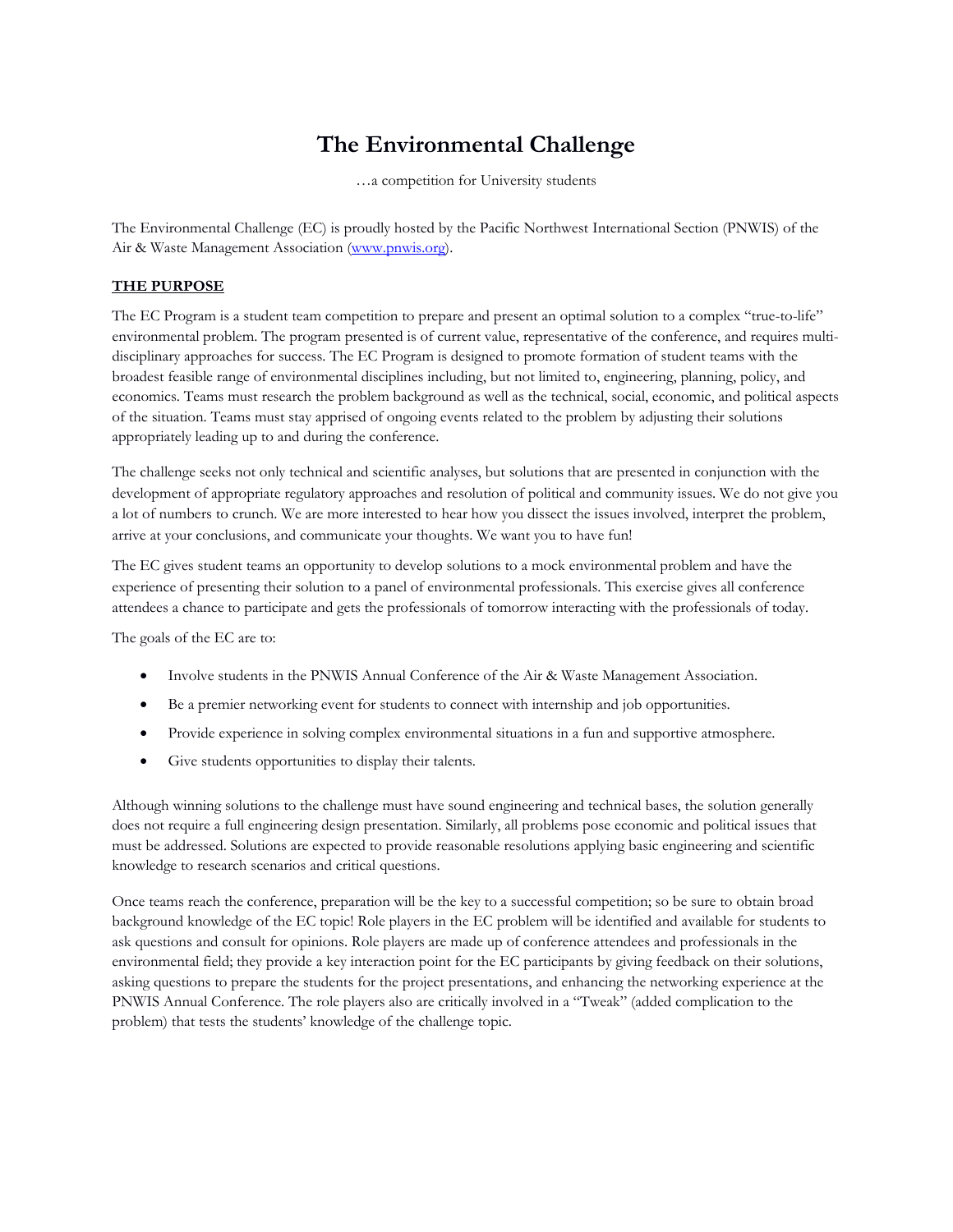## **THE CHALLENGE**

The town of Hardrock, Montana is a growing community. The summers are hot, and this one is no different. Their downtown area is beginning to bustle, and small shops are cropping up on the town roads adjacent to the Marble River that meanders through the town. Their town recently built a new water park (open in the summer) that duels as a sledding area in the winter. This perk has driven people to want to come to their small-ish population of 6,000 people. They are noticing very quickly that their town needs a wider road and adjoining highway to connect it to the rest of the state and the town's fantastic amenities.

direction to two. So, they are building a road! The town commissioner has claimed it's going to be the best road the town has seen and is going to drive the economy up to the skies. The road generally is using current infrastructure and is being widened through town, as well as outside of city limits. In total, approximately two miles of city road, and eight miles of highway are being widened and improved. See attached map of the road widening program. The project started on the east side of town and is heading west. The construction crews are primarily using rock materials from a nearby quartz monzanite outcrop just west of the city. The rock is crushed at the outcropping site, then trucked to where it is needed, including across town, used as fill and road base-coarse. The fill and base-coarse is in the process of being placed on either side of the existing roadway to prepare the surface for widening, allowing the road to be expanded from one lane in each

Unfortunately for the town and construction project managers, fugitive dust is blowing in from the quarry and off the truck loads coming through town on windy days. Residents living in the town are concerned about the dust and their health.

"Somedays, especially windy days, I must stay inside otherwise I have trouble breathing. There is always a thin layer of dirt over my car, patio furniture, and anything else outside. I am happy to see a new road being built through town, but the constant dust is a nuisance and I also worry that it might be unhealthy. What are we even breathing in?!" - Peaty Bill, Concerned Citizen

Hardrock has their fair share of windy days, but they also have a lot of rain. Fisher-People of Hardrock, a local NGO, has documented repeated dead fish in the town's river after heavy rain events. It can't be coincidence.

"At first I thought it may not be a real issue, we all see some dying or dead fish in the water occasionally. But after a couple weeks of the same pattern I needed some answers. For two weeks I took daily pH readings and found that after rain events the pH dropped to 5.0 S.U., and it was worse as you were closer to the west of town! It's harmful for the adult fish, as well as the eggs. This is unacceptable!" – Sam Goby, Fisher-People of Hardrock Biologist

By this time, the road widening has reached 60 percent completion. A geologist from the state mineral resources program commissioned a flyover of this part of the state to assess uranium resources and noticed the presence of uranium in a linear pattern that appeared to follow the alignment of the newly widened road.

"I was surprised to see the linear nature of uranium and realized it wasn't a natural deposit when overlaid on a map of the nearby town. The uranium signature appears to follow the newly constructed parts of the roadway. When I noticed that, I immediately reported it to management." - Charlie Gneiss, State Mineral Resource Program rock enthusiast and geologist

It seems that the town has jumped into this new road project a little hastily, and a few issues have come up. The problems are reoccurring and don't seem to be letting up. The town commissioner has told the media they are not going to make a comment at this point in time, but the commissioner's secretary leaked that they are at a loss of what to do.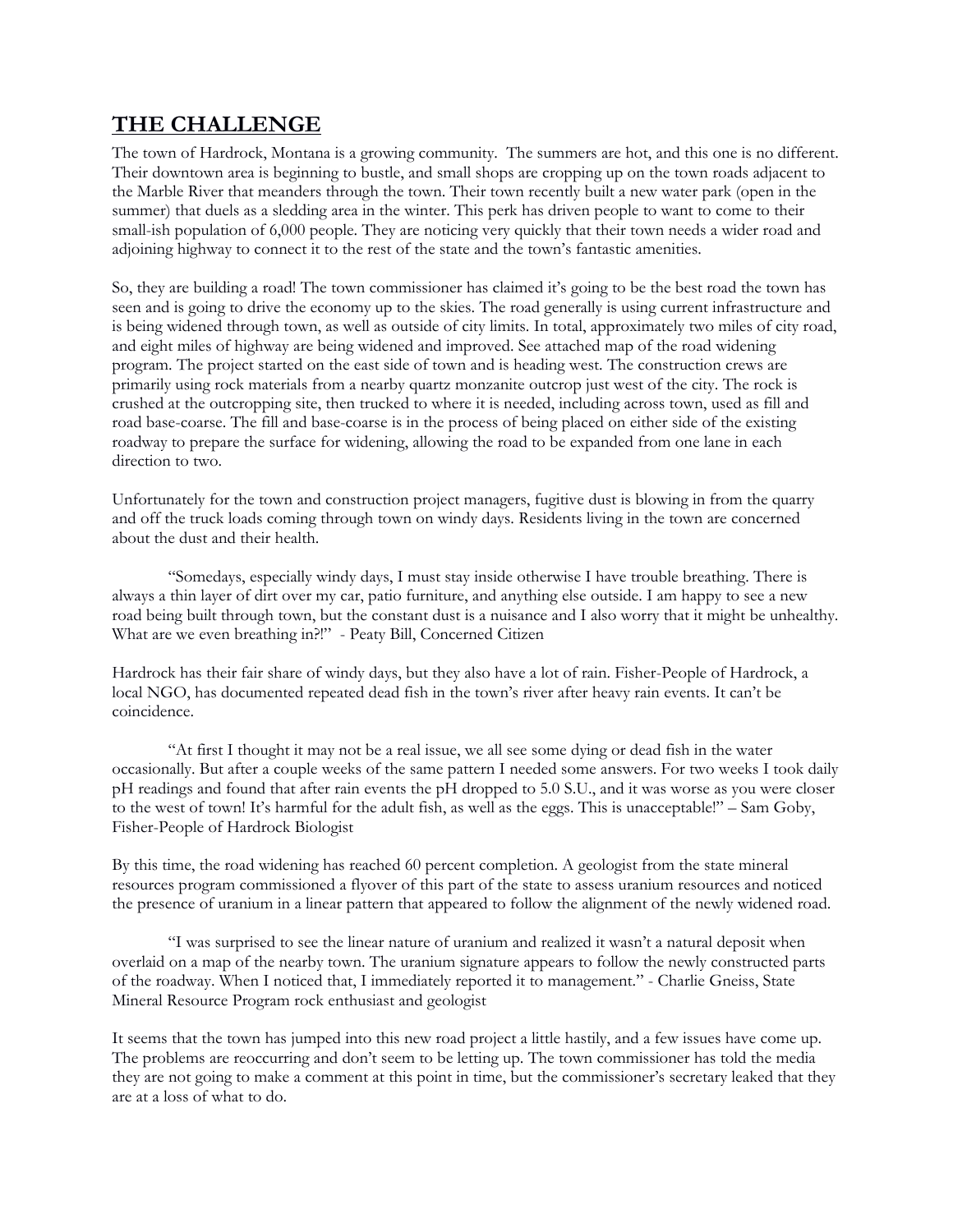

PROPENIELY CONTINUES UPSLOPE TO THE WEST INTO THE MOUNTAINS, ADD EASTWARD ACROSS MAP DEFINITELY NOT TO SCALEX THE VALLEY TO THE NEXT TOWN. THE TOWN SITS GENORALLY ON THE VALLEY FLOOR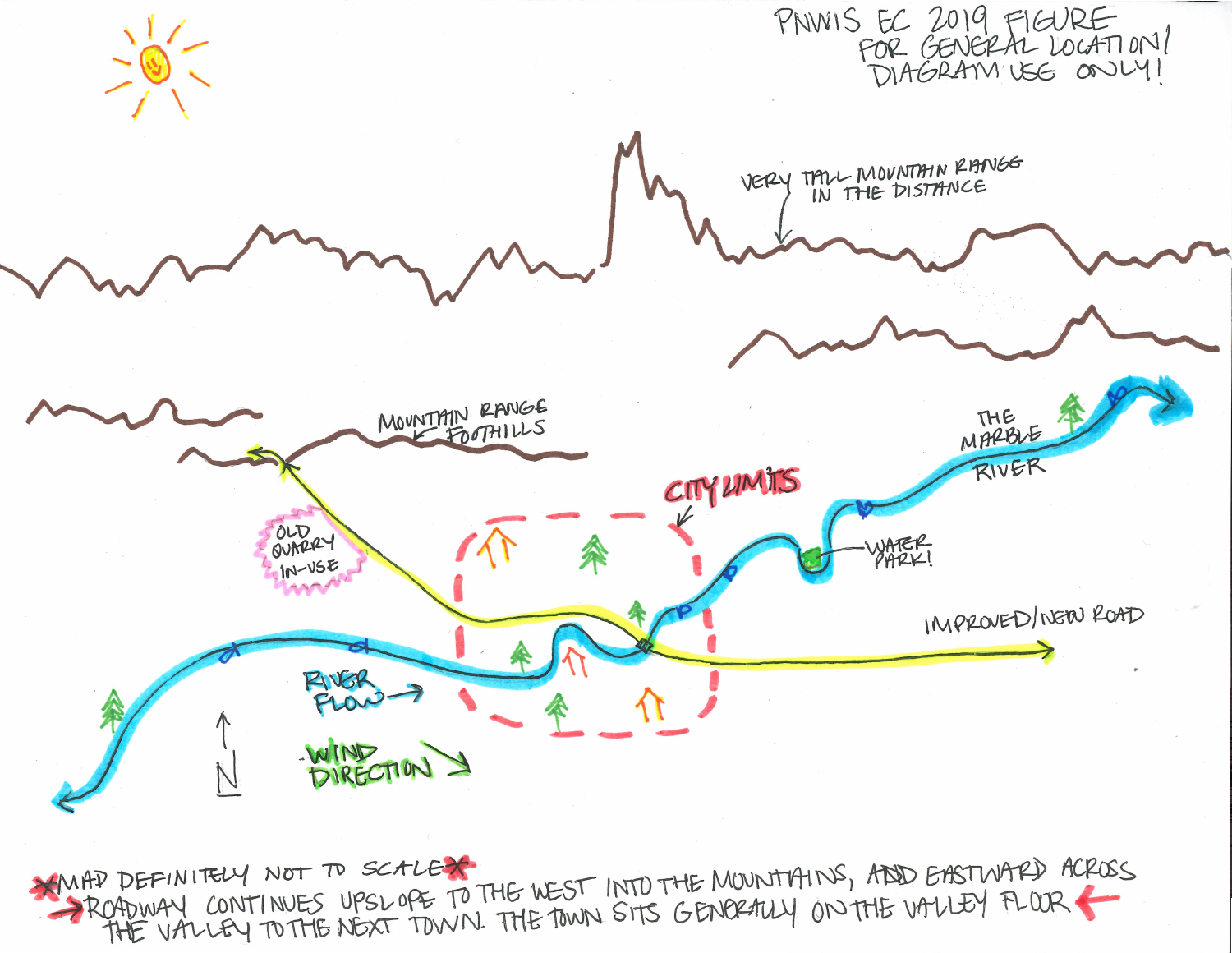#### **Your Assignment**

 commissioner and environmental leads that rectifies the issues created by the roadway, as well as making sure the project You are being hired as the town's renowned team of unbiased environmental consultants to address the how, who, what and why of what needs to be done to help the widening project and town commissioner. How can the roadway be completed when so many factors have already cropped up as an issue? Your proposed plan will be a proposal to the can be completed so the town can continue to expand. We need to balance environmental impacts, discharges to air and water, waste issues, social license, and economic interests. To be successful in your presentation, you must tactfully and eloquently articulate issues, knowns, unknowns, and recommendations for the completion of this effort.

There is no easy answer that will please everyone completely. You must do your best to build public support, articulate how to address the concerns of community groups, and ensure the project provides the most tangible environmental, economic, and social benefits.

At a minimum, you should keep in mind and address these questions in your submission to the Committee: 1. Develop a plan to finish the roadway.

- 
- 2. Develop a list of possible issues/challenges and mitigation measures associated with the project.
	- a. What can be done about the dust problems? What do the town's people need to be worried about? How can we mitigate these issues?
	- b. What can cause fish kills? How do we solve this issue?
	- c. Is the uranium signature an issue? What types of radiation could it be, how can we mitigate its effects? Can the road be completed using this material?
- 3. Develop a plan to communicate the project challenges, solutions, and project progress with the community.

#### **The Expectation**

Numbers are not what is most important – logic train, process, conceptualizations, and creativity are the most important considerations for your proposal and presentation. As you may notice, and as we have intended, you have not been given all the information you might require or desire to solve this problem. Such is life.

 We encourage you to make assumptions, but you must be ready to defend them and pass the "straight-face" test. Keep in mind this is a competition, and every team may make assumptions with the given information differently. Remember the fundamental principle for success on any project is to KISS (keep it simple st…eve). You will be expected to present your thoughts in a public forum: eloquently, succinctly, and persuasively.

A note on professionalism: you will notice that a bit of humor is woven into this problem. PNWIS traditionally keeps the EC light so students have fun. We encourage you to do the same. That being said, choose wisely the humor you wish to employ.

 individuals, so keep it tasteful and be respectful. The judges are a collective of professionals ranging from those who are young and early in their career, to those who are heads of companies and presidents of national organizations. You are under the microscope by an eclectic group of

#### **The Proposal**

Submit your team's proposal by **5 p.m. PST on Monday, October 14th, 2019,** via e-mail to [Melody.Kieneker@erm.com](mailto:Melody.Kieneker@erm.com).

The proposal should outline the team members by name and assumed project role (e.g "David Bowie" is going to be engineer and will address waste issues, "Carl Sagan" is going to be your air quality expert and thermodynamics enthusiast, "Frederick Law Olmsted" is going to be your landscape architect, and "Kermit" is going to be your urban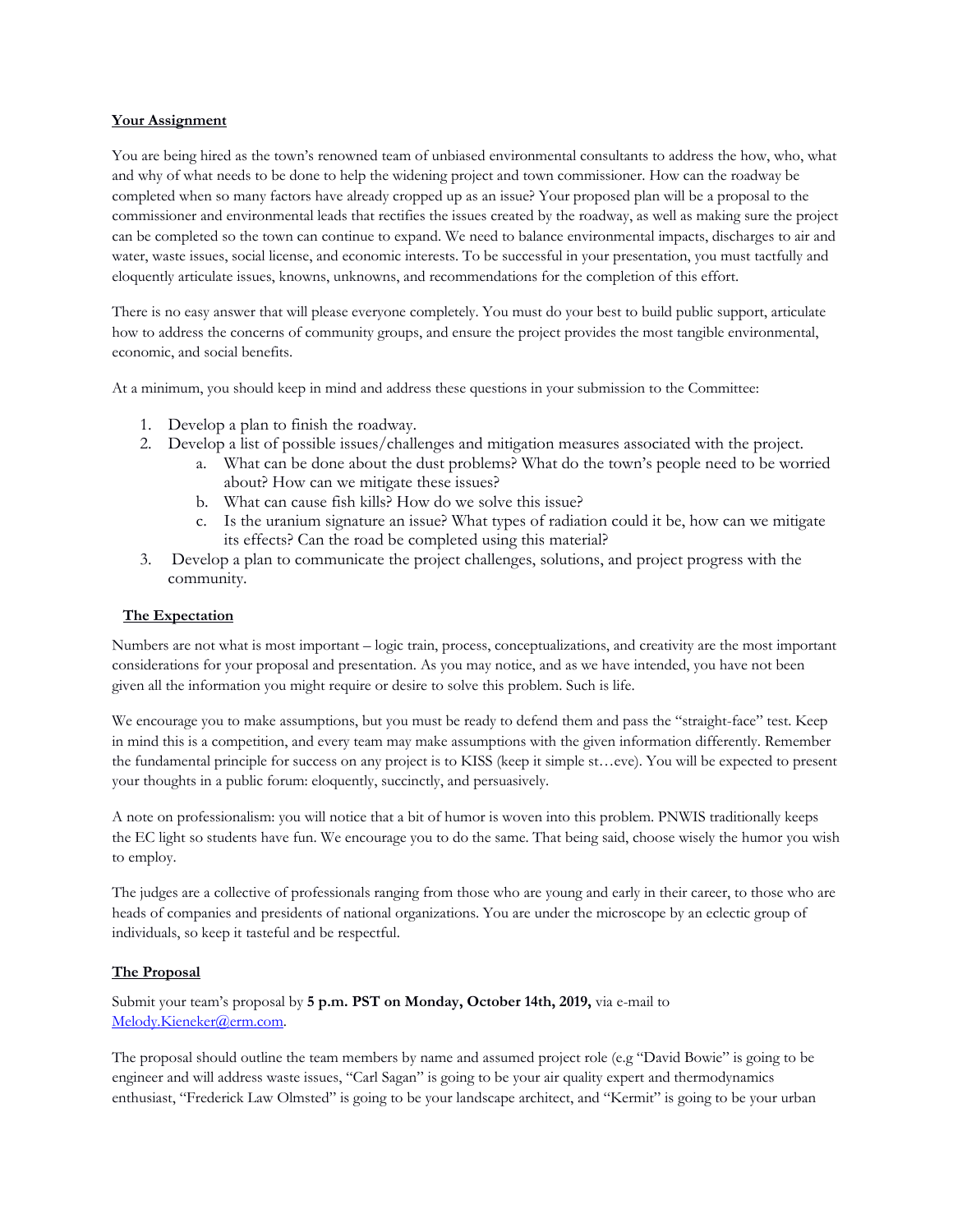planner and sustainability champion). The proposal should illustrate the technologies and strategies your team has identified, along with a clear approach of how you will implement them.

#### **The Tweak**

No matter how much you do and know, unexpected events and expectations can and do occur in real life. To this end, expect some late-breaking information that might alter your approach and require your plan to evolve, perhaps substantially. The problem and "the Tweak" will require that you find and talk to experts and attend various presentations during the conference for answers and important information. Details on where you need to be to interact with key players will be provided on the first day of the conference. Remember, those who are most successful in the "real world" are those that can identify what resources they have and use them. You are at a professional conference; what resources do you have?

When you submit your proposal, you will receive the Tweak via email prior to the conference. The sooner you submit the proposal the sooner you get the Tweak, but the earliest you will receive the Tweak is the day you submit your proposals.

Good luck and have fun!

#### **PROTOCOL**

Pay close attention to the protocol and follow the rules to a tee. This is a game of points. The proposals need to follow the guidelines established in the protocols listed below. READ THE BELOW PROTOCOLS!

#### **The Presentation**

Your team will need to demonstrate your understanding of the issues that you addressed in your proposal. You must include not only your key elements from your proposal, but also demonstrate adaptive management in dealing with the Tweak. Sustainable approaches for these and other site issues are of great interest to most stakeholders. The winning team presentation will be strong in logic, clarity, application, and creativity.

Each team will present their solution on **Thursday** afternoon, October 24th, as part of the conference. When we know how many schools will be presenting, we will develop a schedule, but plan on presentations beginning at 12:00 p.m. and concluding at the end of conference Day 2. PNWIS will have a projector and a laptop (with Microsoft Power Point). Please bring a USB flash drive so we can transfer your presentation to the laptop prior to the presentation. Plan for no more than 15 minutes of presentation followed by 5 minutes of questions and answers. You will be timed, and the 15-minute rule is strictly enforced.

#### **EC Competition Preparation**

Once the problem is posted, students should immediately start to form teams and identify/recruit representatives from appropriate disciplines as needed to address the problem holistically. Just as corporations and other organizations pull together teams from their staff to most effectively address any given project, so too should each student team. Student teams may not contain more than 5 members and are generally comprised of 3 to 5 individuals.

Each team must send an e-mail to Melody Kieneker stating your intent to compete ([Melody.Kieneker@erm.com\)](mailto:Melody.Kieneker@erm.com). This e-mail will serve as your enrollment in the EC competition. The email addresses that enrolled the teams will also be used to deliver information of any changes prior to the competition. If you have questions, submit them to Melody Kieneker. Answers to the questions will be sent out to all teams.

the conference website for registration links. ( <http://www.pnwis.org/annualconference2019>/). Each team member must register for the PNIWS Annual Conference in addition to stating their intent to compete. See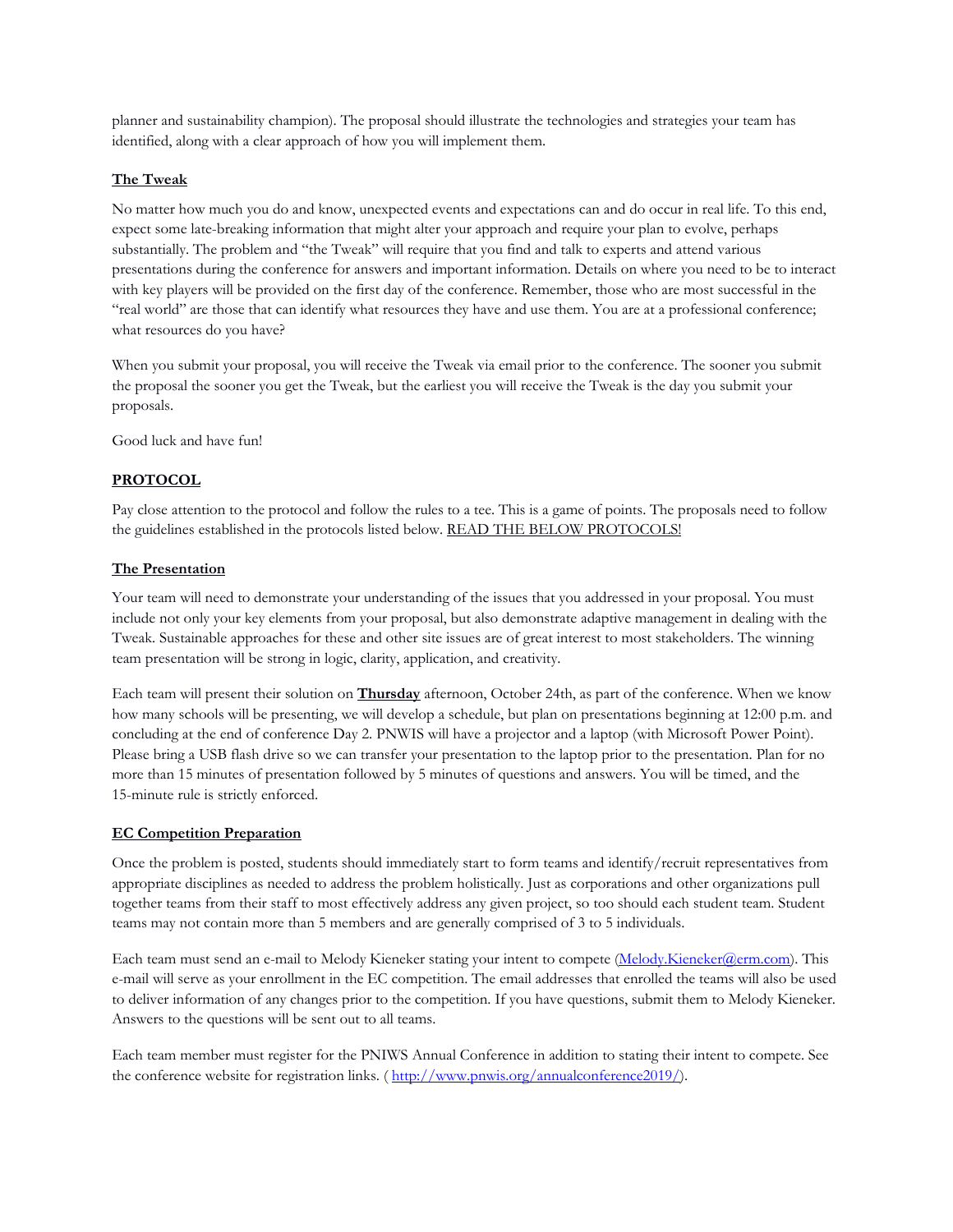#### **Eligibility**

 students competing equally. The EC competition is open to all students who are registered for the PNWIS Annual Conference and have not been out of school for more than 1 full year. The competition will be a combined event for graduate and undergraduate

#### **Expectations for proposed problem solutions**

Solid technical analysis, logic train, process, conceptualizations, and creativity are all critically important to the proposal and presentation composition. Clear and concise presentation of your thoughts in a public forum is paramount to success.

#### **Written Proposal Guidelines**

Each team must submit a written proposal prior to the PNWIS Annual Conference on Monday October 14, 2019, by 5 p.m. PST addressing the problem. The written proposal should provide an outline of the approach that your team is going to take, the issues that you will be discussing, and shall not exceed 3 pages (not including Title Page and up to 3 diagrams, tables, or figures). Please do not forget to include your school, student names, and roles of each team member.

Proposal formatting guidelines include the following:

- 10 Pt Font (Times New Roman or equivalent)
- 1.5 Line Spacing
- 1 Inch Margins
- Divide your proposal into ordered sections
- References in text must be fully cited at the end of the proposal.
	- Example:
		- Reference in text (Kuhn, 1962)
		- Full reference at end T. Kuhn. The Structure of Scientific Revolutions (University of Chicago Press, 1962), pp. 27-42

#### Penalties for breaches in protocol:

- Late Submittal (5 Points Per Day)
- Failure to Register with Melody Kieneker prior to proposal submittal (5 Points)
- Deviating From Formatting Guidelines (3 Points Per Infraction, up to 15 Points)
- Failure to Interview all Roll Players (Up to 10 Points Per Roll Player, at Roll Players Discretion)

#### **Role Players**

This year we will be addressing the role players in a different forum. During the conference, you still will be required to speak with role players involved with the problem. Instead of you seeking out these role players throughout the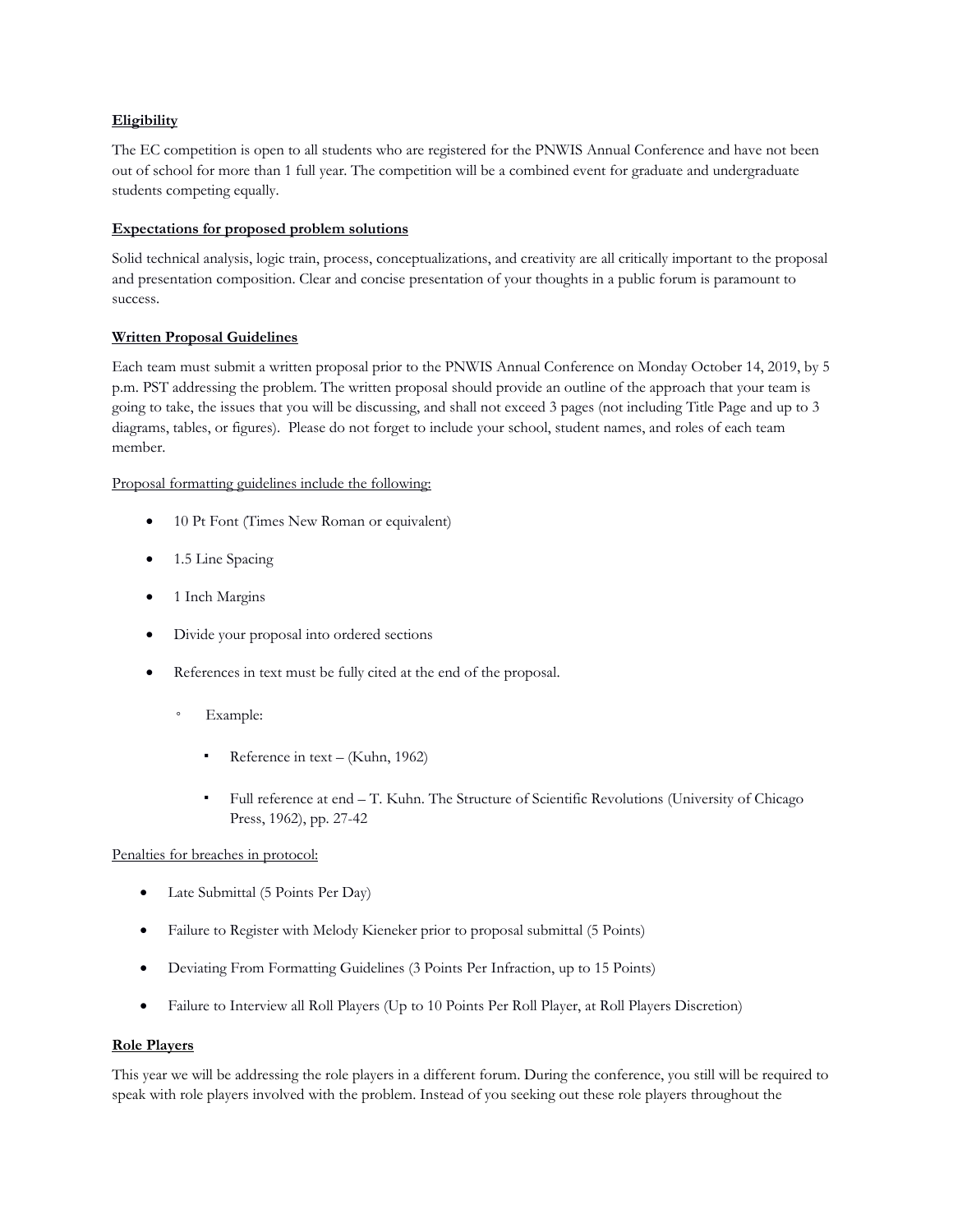conference, there will be a 15-minute session per team to address questions. Of course, you can still seek the role players out during the conference for follow up discussions, but the only required speaking time will be during the session. Each session will be closed to only the role players and individual teams – other teams will not be able to sit in on other's question time. These role players will be project proponent(s), regulators, politicians, activists and other expected or unexpected individuals critical to creating a solution to the problem. Role players will offer insight and clarify any additional questions each team may have in relation to the problem. Please use professionalism during all business meetings, technical sessions, and plenary sessions; have fun while remembering your environment. While these role players are critical, so are the technical sessions and exhibitors that are related to the problem.

An orientation meeting for the EC participants will be held on Wednesday, October 23rd (exact time and location will be identified in the conference program). Please anticipate being at the conference location by midday October 23rd. Role players in the problem will be identified during the Wednesday meeting and individual team sessions will be held for you to discuss your proposals with the role players.

#### **Competition Finale - The Presentation**

For the final presentation, teams must demonstrate their understanding of the issues in the written proposal and address the Tweak. A multi-faceted approach is essential. The solution must address technical, social, and environmental issues.

The winning team presentation will be strong in approach, logic, clarity, application, and creativity.

To further allow for students to attend the Gala event and have more time to interact and join other technical sessions, each of the teams will present their problem solution on **Thursday**, October 24<sup>th</sup>, from approximately noon to 5 p.m. during the conference EC technical session program that day. Final presentation time TBD. A computer and projector will be provided for the presentation (with Microsoft PowerPoint). Please bring your presentation on a USB flash drive to be transferred to the computer. Plan for a 15-minute presentation followed by 5 minutes of questions and answers. The 15-minute presentation limit is strictly enforced. Please practice accordingly. Since this year's presentations are one day earlier, please plan accordingly.

Winners will be announced at the Honors and Awards Luncheon on Friday, October 25th.

Good luck and have fun!